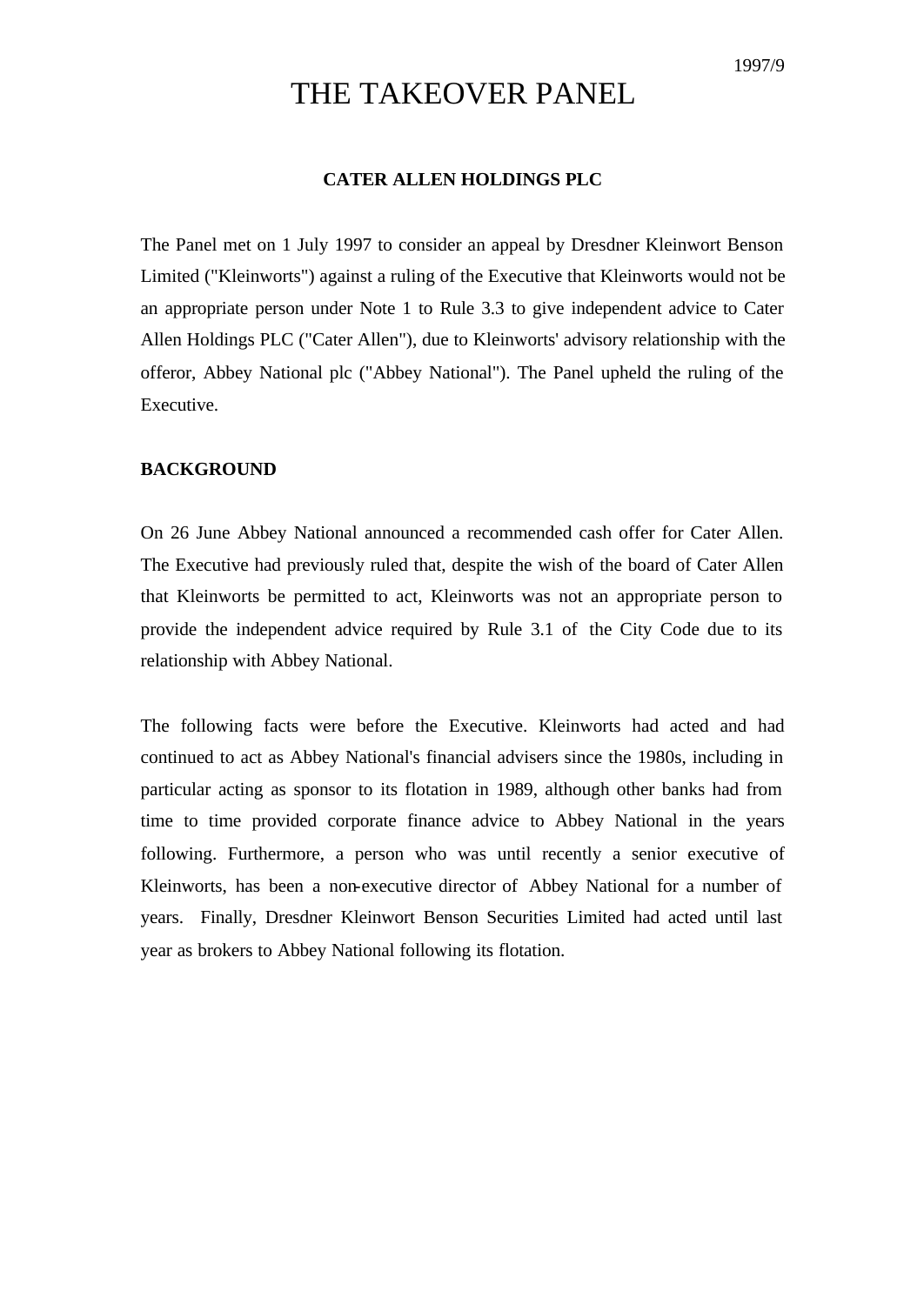#### **CODE ISSUE**

The Code issue was whether or not Kleinworts was an appropriate person to give independent advice to the Cater Allen board in relation to the bid by Abbey National.

Rule 3.1 states that:

"The board of the offeree company must obtain competent independent advice on any offer and the substance of such advice must be made known to its shareholders."

Rule 3.3 states that:

"The Panel will not regard as an appropriate person to give independent advice a person who is in the same group as the financial or other professional adviser (including a stockbroker) to an offeror or who has a significant interest in or financial connection with either an offeror or the offeree company of such a kind as to create a conflict of interest. . ."

Rule 3.3 is amplified in Note 1 to the Rule as follows:

"The Rule requires the offeree company's adviser to have a sufficient degree of independence from the offeror to ensure that advice given is properly objective. Accordingly, in certain circumstances it may not be appropriate for a person who has had a recent advisory relationship with an offeror to give advice to the offeree company. In such cases, the Panel should be consulted. The views of the board of the offeree company will be an important factor."

### **THE PANEL'S DECISION**

In the view of the Panel it is important that the board of an offeree company should obtain advice from a person who is in fact, and who would widely be regarded as